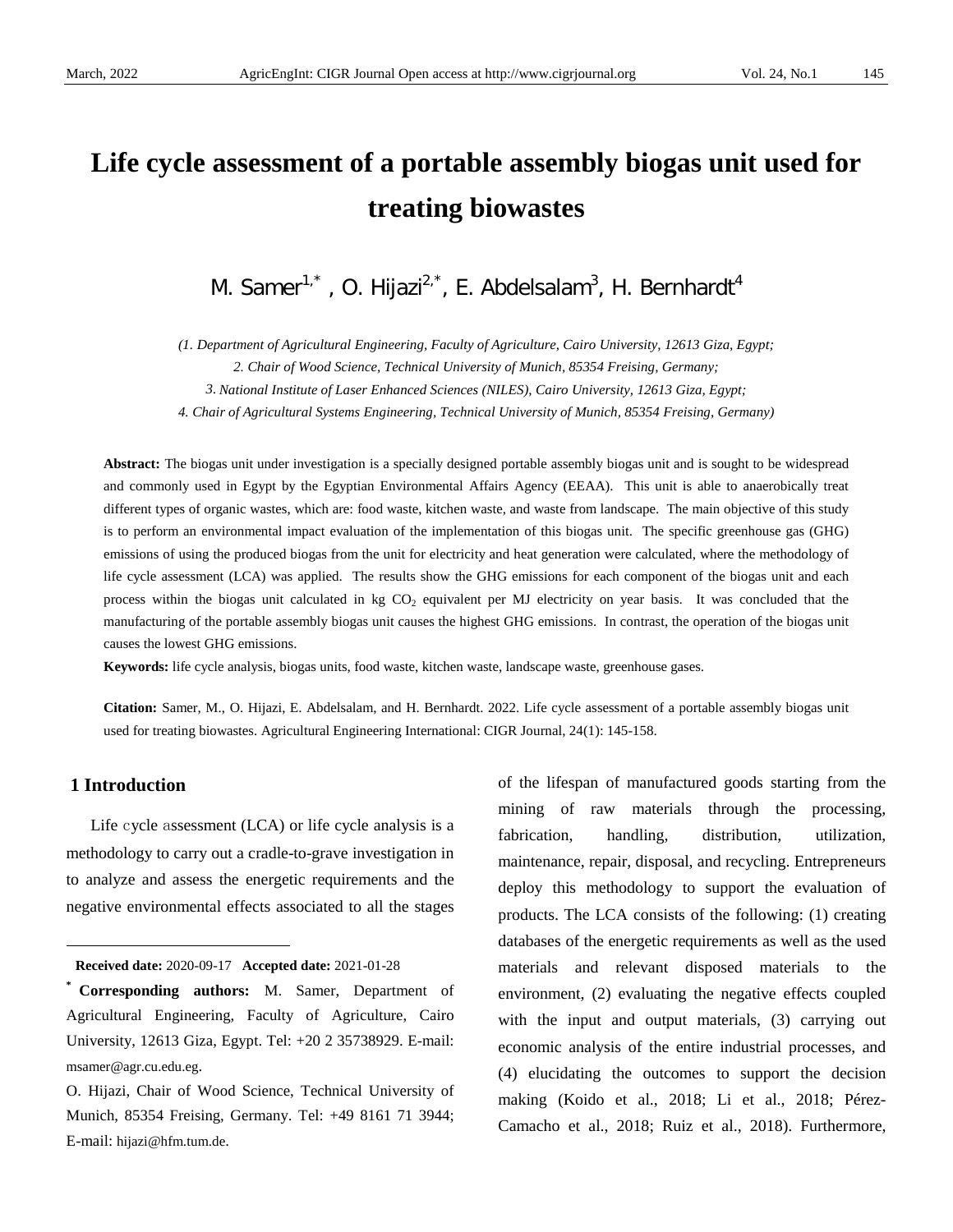LCA is one of the thorough and exemplary means implemented for analyzing the negative environmental effects of novel technologies and products (Abdelsalam et al., 2019a; Hijazi et al., 2020a,b). Thus, LCA can be deployed as a technique for quantifying the greenhouse gas (GHG) emissions of the different processes in an industry (Nasution et al., 2018; Samer et al., 2021a,b).

The technology of anaerobic digestion (AD) is effective to process biowastes to generate biofuels, bioelectricity, and biological fertilizer in the course of the anaerobic digestion of organic materials (Samer, 2010; Samer, 2012; Santaolalla et al., 2020; Abdelsalam et al., 2021a,b,c; Moustafa et al., 2021; Attia et al., 2021,2022; Abdelqader et al., 2022; Saeed et al., 2022). The technical specifications of standard biogas plants in Europe were provided by Hijazi et al. (2016). The implementation of AD is a powerful emissions mitigation strategy to minimize the negative impacts of animal slurry on the environment. Compared to other techniques such as field application of manure and composting, AD holds substantial advantages such as generating energy, recycling slurry, and producing biological fertilizer (Safa and Samarasinghe, 2011; Samer, 2016; Wang et al., 2018; Abdelsalam and Samer, 2019; Abdelsalam et al., 2018, 2019b). Therefore, a life cycle analysis should be conducted to analyze the negative environmental effects and energy balance of biogas production (Ramírez-Arpide et al., 2018; Kral et al., 2020; Samer et al., 2021c).

Numerous studies carried out life cycle analysis in the area of biogas technology to accomplish diverse objectives, for instance: (1) analysis for specifying the correct period to install biogas technologies (Nikkhah et al., 2018), (2) analysis of diverse sizes of biogas units and systems (Van Stappen et al., 2016; Yasar et al., 2017; Wang et al., 2018; Ioannou-Ttofa et al., 2021), (3) environmental evaluation of biogas units and production systems (Ertem et al., 2017; Van Stappen et al., 2016; Styles et al., 2016; Li et al., 2017; Lijó et al., 2017; Pérez-Camacho et al., 2018), (4) feasibility study and economic analysis of electricity production (Li et al., 2017; Ruiz et

al. 2018), (5) analysis of diverse techniques for the purification and upgrading of biogas (Collet et al., 2017; Cano et al., 2018), (6) analysis of biogas generation from diverse substrates (Giwa, 2017; Nasution et al., 2018; Ramírez-Arpide et al., 2018; Wang et al., 2016), and (7) analysis of resultant digestate (Pivato et al., 2016; Yasar et al., 2017).

Separately, a specially designed portable assembly biogas unit is sought to be spread and commonly used in Egypt by the Egyptian Environmental Affairs Agency (EEAA). Consequently, numerous questions and issues are raised: (1) is this an environmentally-friendly biogas unit? (2) what would be the environmental performance of this unit? and (3) further numerous questions concerning the energy consumption in comparison to the energy production using this unit, as well as the materials inputs and outputs.

The main objective of this study is to perform a LCA of the implementation of this portable assembly biogas unit. This main objective can be further elaborated into more specific objectives, as follows: (1) investigating the overall GHG emissions for electricity generation from the biogas unit calculated on year basis, (2) investigating the acidification potential for electricity generation from the biogas unit calculated on year basis, (3) investigating the eutrophication for electricity generation from the biogas unit calculated on year basis, (4) investigating the freshwater Ecotoxicity for electricity generation from the biogas unit calculated on year basis, (5) investigating the ozone Depletion air for electricity generation from the biogas unit calculated on year basis, and (6) investigating the human toxicity for electricity generation from the biogas unit calculated on year basis.

# **2 Materials and methods**

#### **2.1 Goal and scope definition**

The aim of this study was to present the specific impacts on different environmental indicators of producing and utilizing biogas as an energy source from a portable assembly biogas unit.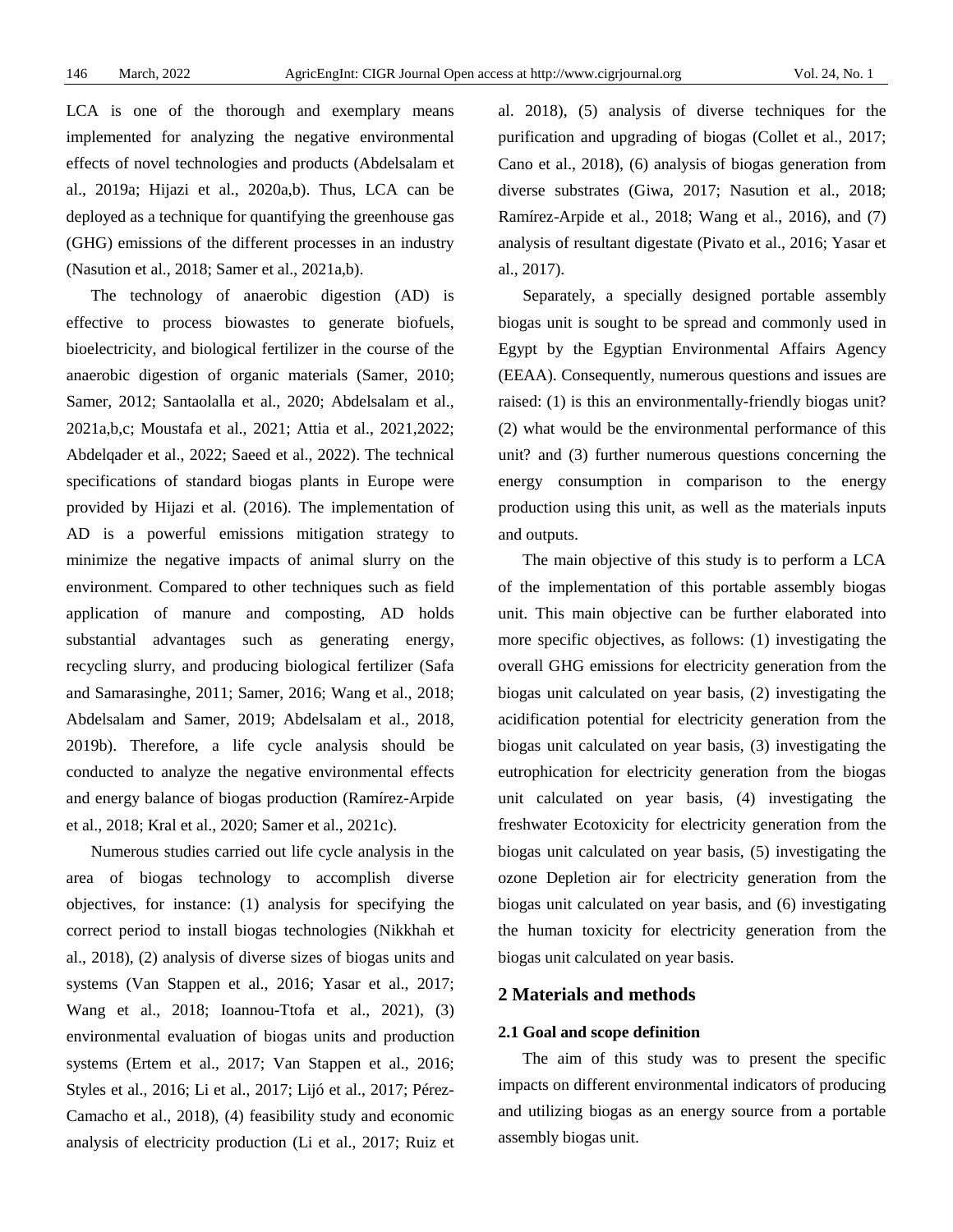#### **2.2 Description of the Biogas unit**

The biogas unit under investigation (Figures. 1 and 2; Table 1) is sought to be spread and commonly used in Egypt by the Egyptian Environmental Affairs Agency (EEAA) of the Ministry of State for Environmental Affairs. Figure 1 shows a sketch of the portable assembly biogas unit, while Figure 2 shows its photograph.





This portable assembly biogas unit consists of two digesters, where each digester is composed of a greenhouse made with hollow sunlight sheet and aluminums alloy frame. The hollow sunlight sheet keeps the energy of sunshine, where the digester bag is installed inside the greenhouse. The membrane of digester bag has the characteristics of anti-aging, acid and alkali resistant. The biogas flows through the pipe to a separate gas bag. A stainless-steel tank for feeding and an outlet pipe for slurry discharge are installed (Figures 1 and 2).



Figure 2 The portable assembly biogas unit under investigation

Table 1 shows the technical specifications of the components of the biogas unit under investigation. This unit anaerobically treats a daily amount of 50-100 kg of organic wastes, which are: food waste (max. 30 kg per

day), kitchen waste (max. 50 kg per day), and waste from landscape (max. 17 kg per day). Furthermore, the flow type is continuous flow. This unit produces an amount of  $2200 \text{ m}^3$  biogas per year.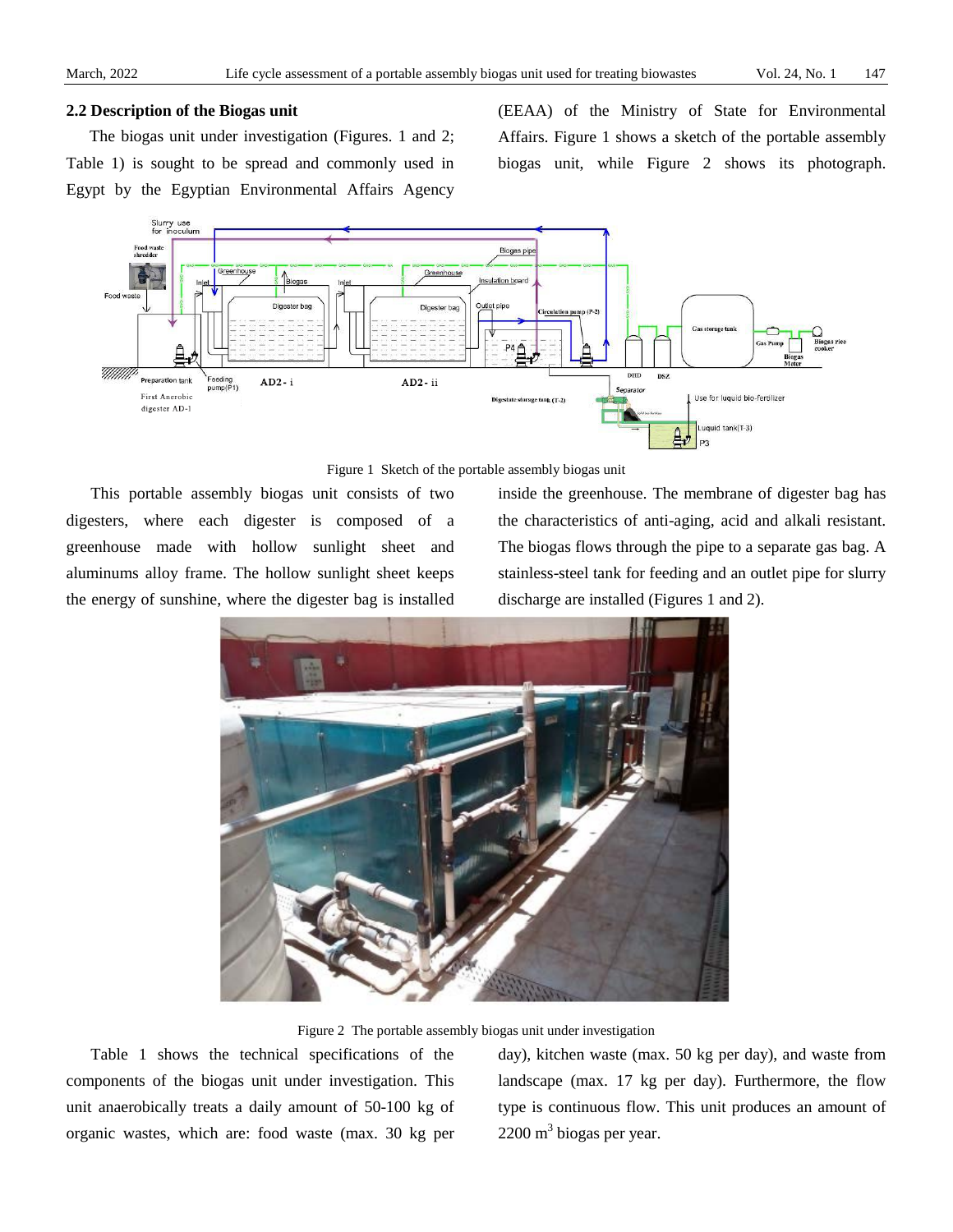| Table 1 Technical specifications of the components of the portable assembly biogas unit under investigation |                                                                                   |                                                                     |                                           |  |  |  |  |
|-------------------------------------------------------------------------------------------------------------|-----------------------------------------------------------------------------------|---------------------------------------------------------------------|-------------------------------------------|--|--|--|--|
| No.                                                                                                         | Item                                                                              | Specifications                                                      | Weight of used materials as by GaBi® (kg) |  |  |  |  |
| 1                                                                                                           | Plastic pipes for drainage:                                                       | Length: 50 m                                                        | $15 \text{ kg}$                           |  |  |  |  |
|                                                                                                             | used in cleaning                                                                  | Material: Polyvinyl chloride (PVC)                                  |                                           |  |  |  |  |
| $\boldsymbol{2}$                                                                                            | Concrete slab:                                                                    | Thickness: 15 cm                                                    | 7500 kg                                   |  |  |  |  |
|                                                                                                             | used to install the digesters and the equipment                                   | Area: 4×5 m                                                         |                                           |  |  |  |  |
| 3                                                                                                           | Water tank (T1)                                                                   | Capacity: 500 liter                                                 | 16 kg                                     |  |  |  |  |
|                                                                                                             |                                                                                   | Material: High-density polyethylene (HDPE)                          |                                           |  |  |  |  |
|                                                                                                             |                                                                                   | Capacity: $\geq$ 100 L h <sup>-1</sup>                              |                                           |  |  |  |  |
| 4                                                                                                           | Food waste shredder (FWS): used to shred food waste before                        | Motor speed: 5900 rpm                                               | $9$ kg                                    |  |  |  |  |
|                                                                                                             | introducing it into digester                                                      | Power: 0.75 kW                                                      |                                           |  |  |  |  |
|                                                                                                             |                                                                                   | Material: Stainless steel                                           |                                           |  |  |  |  |
|                                                                                                             |                                                                                   | Flow: $12 \text{ m}^3 \text{ h}^{-1}$                               |                                           |  |  |  |  |
| 5                                                                                                           | Sewage pump (P-1):                                                                | Head: 8 m                                                           | 11.5 kg                                   |  |  |  |  |
|                                                                                                             | used to feeding from shredder to digester                                         | Pipe diameter: 50 mm                                                |                                           |  |  |  |  |
|                                                                                                             |                                                                                   | Power 1.5 kW                                                        |                                           |  |  |  |  |
|                                                                                                             |                                                                                   | Capacity: 1000 liter                                                |                                           |  |  |  |  |
|                                                                                                             |                                                                                   | Bag: Polyvinyl chloride (PVC) 1.0 mm with                           |                                           |  |  |  |  |
| 6                                                                                                           | First anaerobic digester (AD-1):<br>first stage of anaerobic digestion for 5 days | mesh yarn                                                           | 70 kg                                     |  |  |  |  |
|                                                                                                             |                                                                                   | Greenhouse: polycarbonate sheets and aluminum                       |                                           |  |  |  |  |
|                                                                                                             |                                                                                   | frame                                                               |                                           |  |  |  |  |
|                                                                                                             |                                                                                   | Capacity: 1400 liter                                                |                                           |  |  |  |  |
|                                                                                                             |                                                                                   | Bag: Polyvinyl chloride (PVC) 1.0 mm with                           |                                           |  |  |  |  |
| $\tau$                                                                                                      | Second anaerobic digester (AD-2):                                                 | mesh yarn                                                           | 98 kg                                     |  |  |  |  |
|                                                                                                             | Second stage of anaerobic digestion for 40 days                                   | Greenhouse: polycarbonate sheets and aluminum                       |                                           |  |  |  |  |
|                                                                                                             |                                                                                   | frame                                                               |                                           |  |  |  |  |
|                                                                                                             |                                                                                   | Capacity: 83 L min <sup>-1</sup>                                    |                                           |  |  |  |  |
| 8                                                                                                           | Circulation pump (P-2): used to circulate the digestate from                      | Material: galvanized steel                                          | $9$ kg                                    |  |  |  |  |
|                                                                                                             | $1st$ digester to $2nd$ digester                                                  | Power: 0.75 kW                                                      |                                           |  |  |  |  |
|                                                                                                             |                                                                                   | Capacity: 83 L min <sup>-1</sup>                                    |                                           |  |  |  |  |
| 9                                                                                                           | Centrifugal pump (P-3 and P-4)                                                    | Material: galvanized steel                                          | $9$ kg                                    |  |  |  |  |
|                                                                                                             |                                                                                   | Power: 0.75 kW                                                      |                                           |  |  |  |  |
|                                                                                                             |                                                                                   | Volume: 25 liter                                                    |                                           |  |  |  |  |
|                                                                                                             | Desulfurization unit (DSZ):                                                       | Capacity: $\leq 60$ m <sup>3</sup> day <sup>-1</sup>                |                                           |  |  |  |  |
| 10                                                                                                          | Used to treat biogas from $H_2S$                                                  | It can treat $5000 \text{ m}^3$ biogas                              | $25$ kg                                   |  |  |  |  |
|                                                                                                             |                                                                                   | Material: High-density polyethylene (HDPE)                          |                                           |  |  |  |  |
|                                                                                                             | Desulfurizer pellets:                                                             | Weight: 25 kg                                                       |                                           |  |  |  |  |
| 11                                                                                                          | agent used to fill the desulfurizer unit                                          | Material: Fe <sub>2</sub> O <sub>3</sub>                            | $25 \text{ kg}$                           |  |  |  |  |
|                                                                                                             | Dehydration unit (DHD):                                                           | Capacity: $15 \text{ m}^3$ day <sup>-1</sup>                        |                                           |  |  |  |  |
| 12                                                                                                          | used to treat biogas from H <sub>2</sub> O                                        | Material: High-density polyethylene (HDPE)                          | $25$ kg                                   |  |  |  |  |
|                                                                                                             |                                                                                   | Capacity: 60 L min <sup>-1</sup>                                    |                                           |  |  |  |  |
| 13                                                                                                          | Gas pump:                                                                         | Pressure: 32 kPa                                                    | 7 kg                                      |  |  |  |  |
|                                                                                                             | used to pump biogas to gas storage                                                | Power: 40 W                                                         |                                           |  |  |  |  |
|                                                                                                             |                                                                                   | Volume: $30 \text{ m}^3$ day <sup>-1</sup>                          |                                           |  |  |  |  |
| 14                                                                                                          | Gas storage tank                                                                  | Material: Polyvinyl chloride (PVC) 0.85 mm                          | $20 \text{ kg}$                           |  |  |  |  |
|                                                                                                             |                                                                                   | Nominal flow rate, Q: $2.5 \text{ m}^3 \text{ h}^{-1}$              |                                           |  |  |  |  |
|                                                                                                             |                                                                                   | Maximum flow rate, $Q_{max}$ : 4 m <sup>3</sup> h <sup>-1</sup>     |                                           |  |  |  |  |
| 15                                                                                                          | Gas meter                                                                         | Minimum flow rate, $Q_{min}$ : 0.025 m <sup>3</sup> h <sup>-1</sup> |                                           |  |  |  |  |
|                                                                                                             |                                                                                   | Maximum working pressure: 10 kPa                                    | $1.5 \text{ kg}$                          |  |  |  |  |
|                                                                                                             |                                                                                   | Material: Mainly steel and a few plastics                           |                                           |  |  |  |  |
|                                                                                                             |                                                                                   | Capacity: 2000 liter                                                |                                           |  |  |  |  |
| 16                                                                                                          | Digestate storage tank (T-2)                                                      | Material: High-density Polyethylene (HDPE)                          | 56 kg                                     |  |  |  |  |
|                                                                                                             |                                                                                   | Capacity: 10 m <sup>3</sup> h <sup>-1</sup>                         |                                           |  |  |  |  |
|                                                                                                             | Solid-liquid separator (SPTR):                                                    | Power: 7 kW                                                         |                                           |  |  |  |  |
| 17                                                                                                          | used to physically treat the digestate                                            |                                                                     | 27.5 kg                                   |  |  |  |  |
|                                                                                                             |                                                                                   | Material: Stainless steel                                           |                                           |  |  |  |  |
| 18                                                                                                          | Liquid digestate tank (T-3)                                                       | Volume: 2000 liter                                                  | 56 kg                                     |  |  |  |  |
|                                                                                                             |                                                                                   | Material: High-density polyethylene (HDPE)                          |                                           |  |  |  |  |
| 19                                                                                                          | Liquid digestate tank (T-4)                                                       | Volume: 1000 liter                                                  | 29 kg                                     |  |  |  |  |
|                                                                                                             |                                                                                   | Material: High-density polyethylene (HDPE)                          |                                           |  |  |  |  |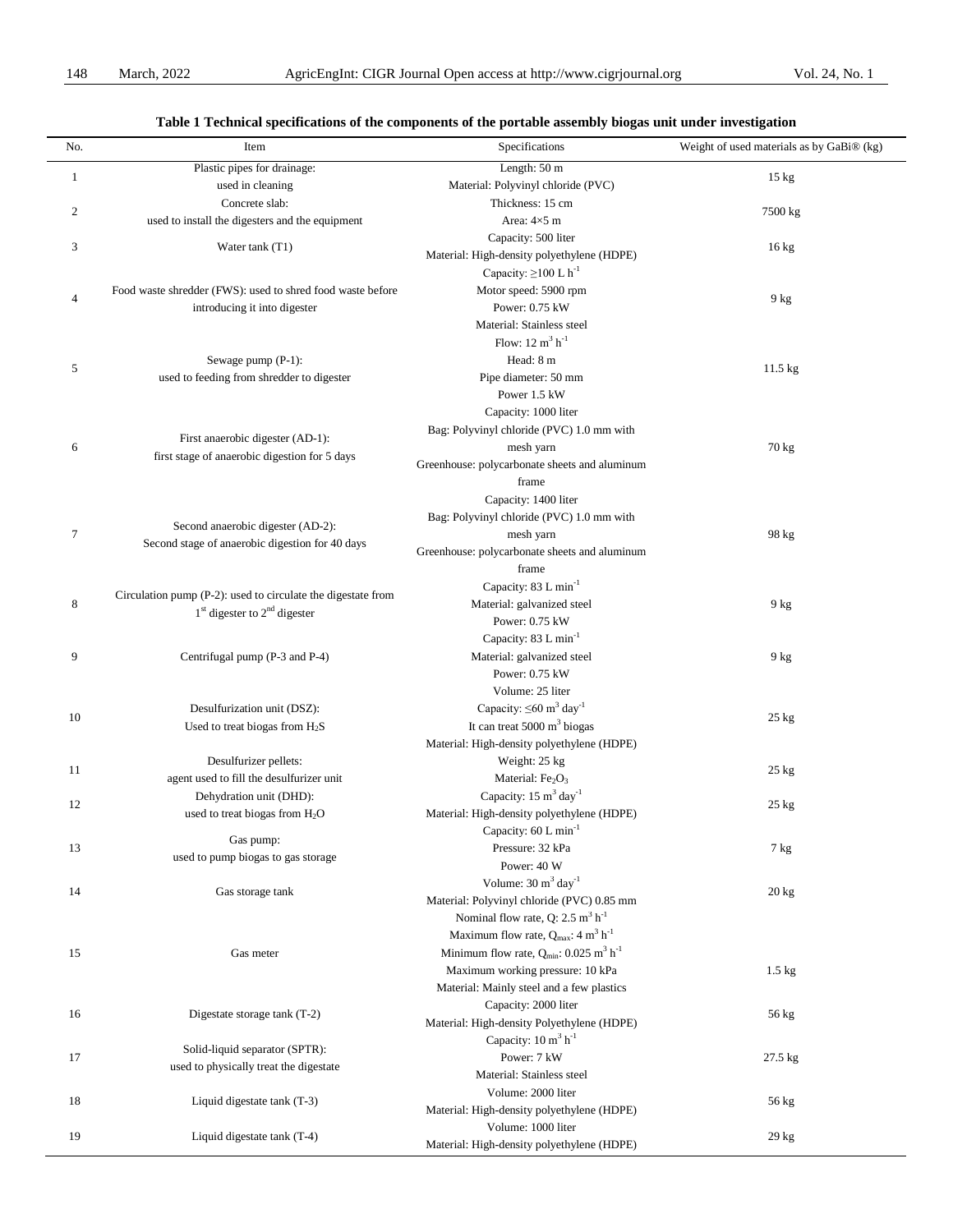|    |                          | Length: $150 \text{ m}$                    |           |
|----|--------------------------|--------------------------------------------|-----------|
| 20 | Biogas pipe              | Diameter: 20 mm                            |           |
|    |                          | Thickness: 3 mm                            | $16.7$ kg |
|    |                          | Material: High-density polyethylene (HDPE) |           |
|    | Electrical control panel | consists of:                               |           |
|    |                          | - Six contactors                           |           |
|    |                          | - One circuit breaker                      |           |
| 21 |                          | - Six disconnect switches                  |           |
|    |                          | - One timer                                | 5 kg      |
|    |                          | - Six On/Off switches                      |           |
|    |                          | - Seven indicator lamps                    |           |
|    |                          | Material: Steel and plastics               |           |

#### **2.3 Functional unit and system boundaries**

The standardized methodology of LCA was followed using the GaBi® 6.0 tool (thinkstep AG, Germany). Therefore, useful energy was used as a functional unit. Different environmental impacts were assessed in this publication. The system boundaries are illustrated in Figure 3. Production of kitchen-, food- and organic- waste, use of liquid bio-fertilizer, and final use of produced energy are outside of our system boundary. For the biogas systems, the life cycle inventory (LCI) was compiled from primary data collected from the Faculty of Agriculture at Cairo University as well as Hijazi et al. (2020a,b).

#### **2.4 Life cycle inventory**

For characterizing the impact of the biogas systems on global warming, the main GHGs carbon dioxide  $(CO<sub>2</sub>)$ , methane (CH<sub>4</sub>) and nitrous oxide (N<sub>2</sub>O) were taken into account, using  $CO<sub>2</sub>$  equivalence factors (mass basis) for a 100 year time horizon with a global warming potential (GWP) of 298 for  $N_2O$  (without considering climate carbon cycle feedback) and  $25$  for  $CH<sub>4</sub>$ . For each exposure time length, a biogas production calculation was carried out based on the specifications (Hijazi et al., 2016) of standard biogas plants in Europe. Dependent on the values of biogas produced through each variant/scenario, the overall energy, heat energy and electrical energy were further calculated.





#### **2.5 Investigation of environmental indicators**

The following environmental indicators by electricity

and heat generation from biogas has been considered in this LCA study: acidification, eutrophication, Freshwater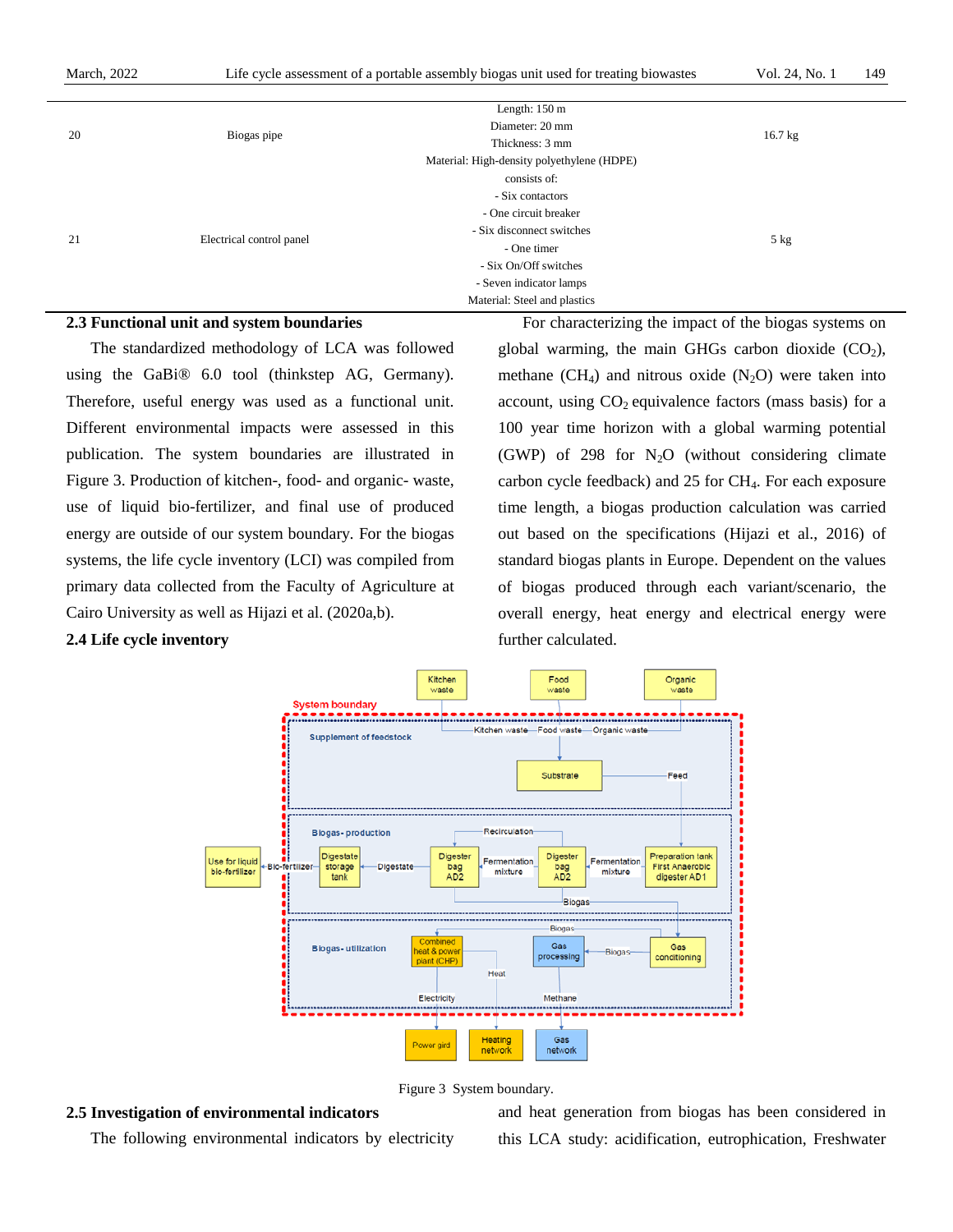ecotoxicity, ozone layer depletion potential, human toxicity potential and the specific GHG emissions.

#### **2.6 Allocation of GHG emissions**

Allocation of the total system GHG emissions between heat and power outputs has been a topic for never ending discussion. Several thermodynamic and economic methods are available to perform this allocation. In this study, the exergetic allocation method was implemented, where exergy is defined as that part of a system's energy content which can be transformed into mechanical work (Hijazi et al., 2020a,b).

Electricity is 100% exergy, and therefore, if exergetic allocation is performed, electricity shall bear the main part of the system's GHG emissions whereas the emissions share allocated to heat will remain small (Equations 1 - 3) after (Hijazi et al., 2020a,b):

$$
EQ = Q \cdot (1 - TU / TQ)
$$
 (1)

$$
AFPower = Wel / (Wel + EQ)
$$
 (2)

$$
AF_{Heat} = 1 - AF_{Power}
$$
 (3)

Where, AF<sub>Power</sub>: Allocation factor for power

*AFHeat*: Allocation factor for heat

*Wel*: Generated electrical power, MJ

*EQ*: Exergy of heat, MJ

*Q*: Lower heating value of biogas, MJ

*TU*: Ambient temperature, K (Reference temperature = 288 K)

*TQ*: Temperature of heat output, K

# **3 Results**

#### **3.1 Biogas production and energy generation**

The results of biogas and methane production and energy generation calculations are presented in Table 1 which shows the computed values of overall, heat and electrical energies generation from biogas and methane production. The calculations were conducted for the portable assembly biogas unit, where its capacity is  $2.4 \text{ m}^3$ with mixed food, kitchen and landscape wastes flow of 48.7  $m<sup>3</sup>$  per year. Taking into consideration that the energy content in one cubic meter of biogas is 6.095 kW h  $m<sup>-3</sup>$ (Kavitha et al., 2015). Additionally, data of dry matter content, organic dry matter content, methane content and methane production are also shown.

**Table 2 Results of biogas production and energy generation from the portable assembly biogas unit calculated on year basis.**

| Parameter                                               | Unit                  | Value   |
|---------------------------------------------------------|-----------------------|---------|
| $1st$ Digester and $2nd$ Digester                       | m <sup>3</sup>        | 2.4     |
| Waste                                                   | m <sup>3</sup>        | 48.7    |
| Water                                                   | m <sup>3</sup>        | 48.7    |
| Substrate                                               | m <sup>3</sup>        | 97.4    |
| Dry Matter Content                                      | $\%$                  | 12.5    |
| Organic Dry Matter (percentage from Dry Matter Content) | $\%$                  | 80.4    |
| Methane Production                                      | m <sup>3</sup>        | 1174.8  |
| <b>Biogas Production</b>                                | m <sup>3</sup>        | 2200.0  |
| Methane Content                                         | %                     | 53.4    |
| Average Energy in 1 m <sup>3</sup> Biogas               | $kWh$ m <sup>-3</sup> | 6.095   |
| Overall Energy                                          | kWh                   | 13409.0 |
| <b>Electrical Energy</b>                                | kWh                   | 4827.2  |
| <b>Heat Energy</b>                                      | kWh                   | 8581.8  |
| <b>Supplied Electrical Energy</b>                       | kWh                   | 4344.5  |
| <b>Supplied Heat Energy</b>                             | kWh                   | 6007.2  |
| <b>Consumed Electrical Energy</b>                       | kWh                   | 483     |
| <b>Consumed Heat Energy</b>                             | kWh                   | 2575    |
|                                                         |                       |         |

## **3.2 Environmental indicators**

The different Environmental indicators from electricity production were estimated and presented (Figures. 4 - 6) and Table 3. Precisely, Figure 4 shows the overall GHG emissions for electricity generation from the portable assembly biogas unit calculated in  $kg CO<sub>2</sub>$  equivalent per MJ electricity on year basis. On the other hand, Table 3 presents the results of GHG emissions for each process in the portable assembly biogas unit calculated in  $kg CO<sub>2</sub>$ equivalent per MJ electricity on year basis. Further environmental indicators were investigated, which are: acidification, eutrophication, resource depletion, ozone layer depletion potential, and human toxicity potential from electricity production through the standard biogas production scenario and were presented in Figures 4 - 6, respectively.

Figure 4a shows the overall GHG emissions for electricity generation from the biogas unit calculated on year basis, where the manufacturing of biogas unit and the biogas utilization as well as the biogas production are responsible of the highest GHG emissions with a little effect of the plant operation. On the other hand, Figure 4b shows the acidification potential for electricity generation from the biogas unit calculated on year basis, where the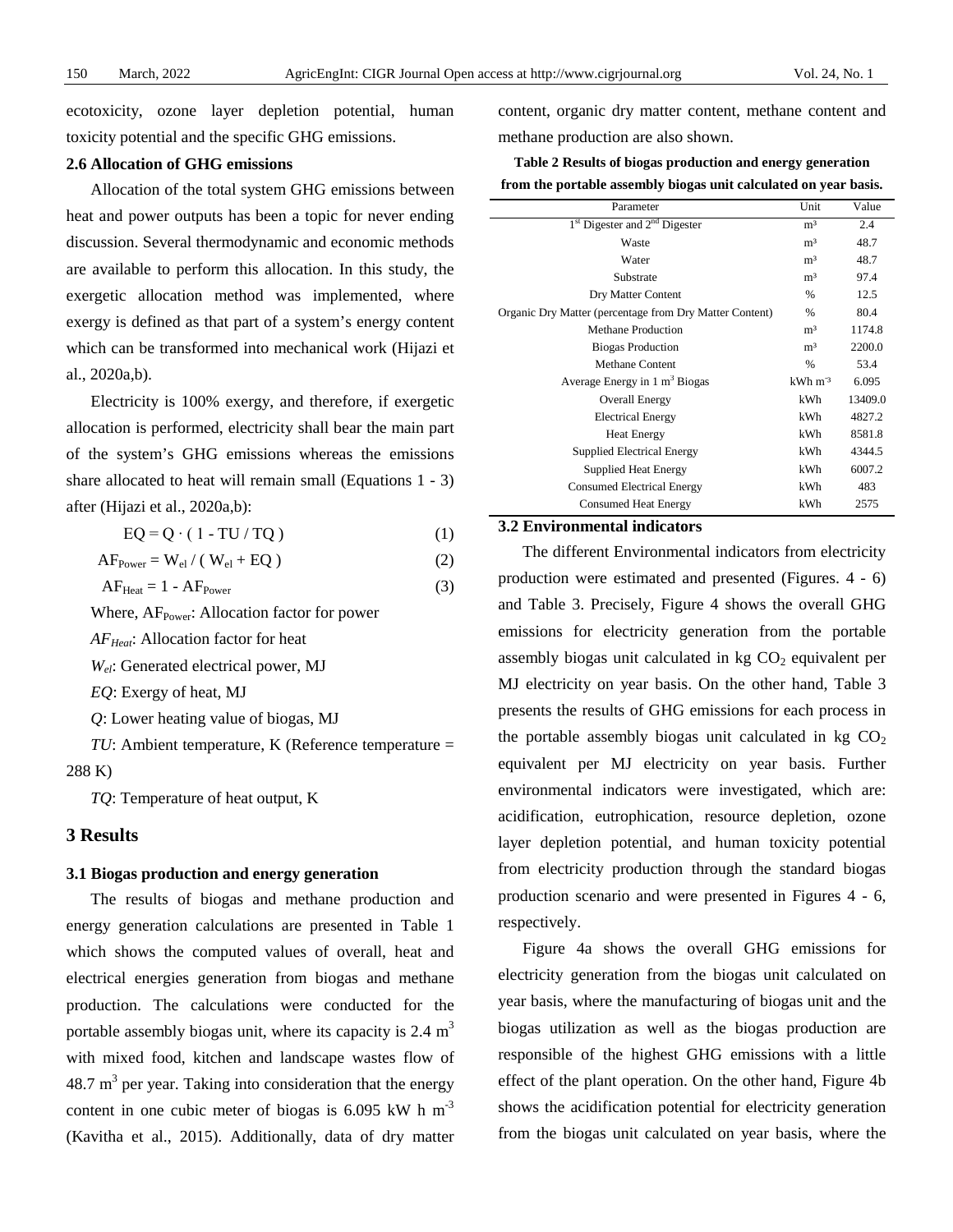manufacturing of biogas unit is responsible of the highest acidification potential. However, the plant operation and the biogas utilization have a little effect on the acidification potential, where the biogas production has no effect.



(b)

Figure 4 (a) Overall GHG emissions for electricity generation from the biogas unit calculated on year basis, (b) Acidification potential for electricity generation from the biogas unit calculated on year basis.

Figure 5a shows the eutrophication for electricity generation from the biogas unit calculated on year basis, where the manufacturing of biogas unit and the plant operation are responsible of the highest eutrophication potential. On the other hand, the biogas utilization showed a little effect on the eutrophication potential. Besides, the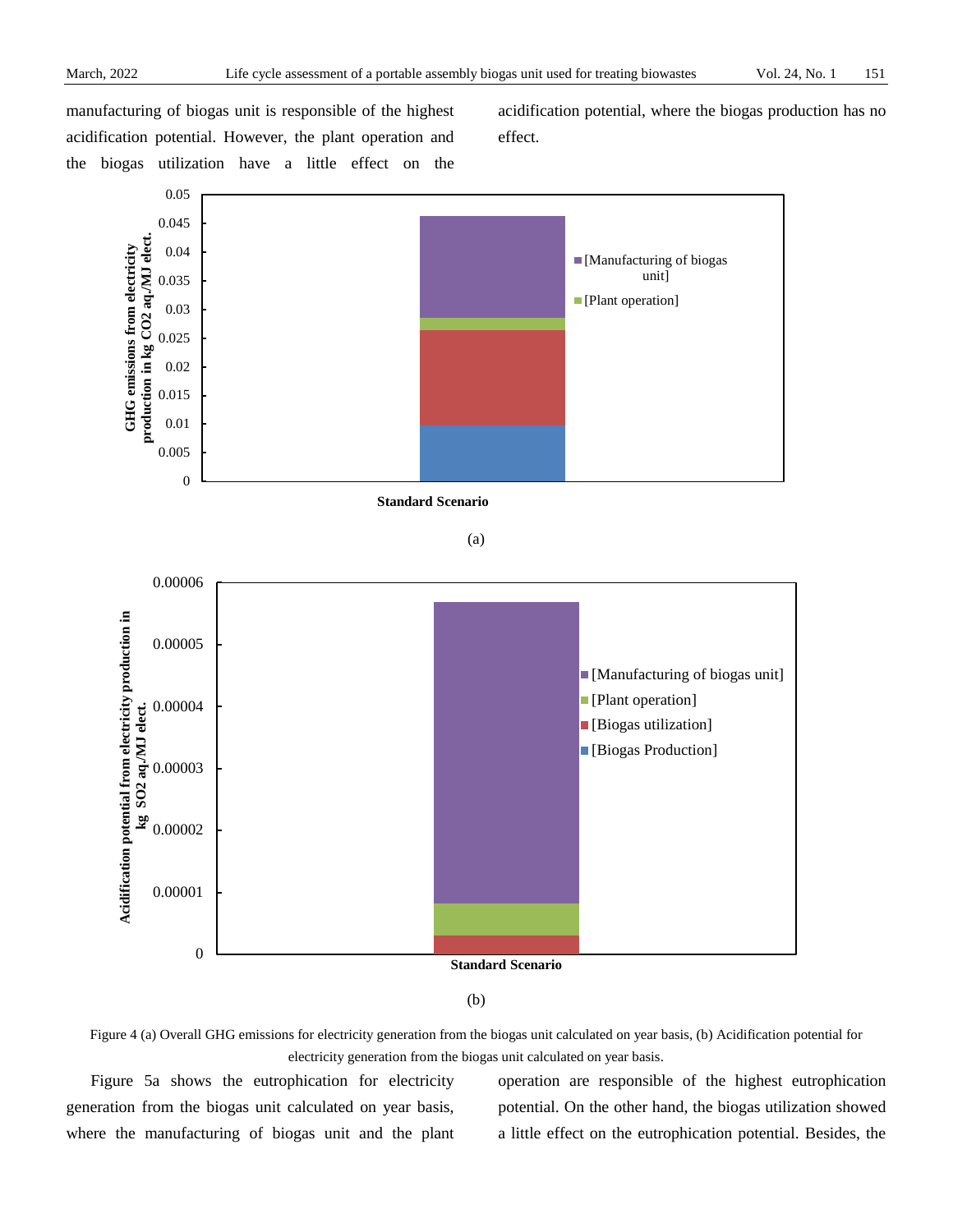biogas production has no effect on the eutrophication potential. Figure 5b shows the freshwater ecotoxicity for electricity generation from the biogas unit calculated on year basis, where the manufacturing of biogas unit and the plant operation are responsible of the highest freshwater ecotoxicity potential. On the other hand, the biogas utilization as well as the biogas production have no effect on the freshwater ecotoxicity potential.



(b)

Figure 5 (a) Eutrophication for electricity generation from the biogas unit calculated on year basis. (b) Freshwater Ecotoxicity for electricity generation from the biogas unit calculated on year basis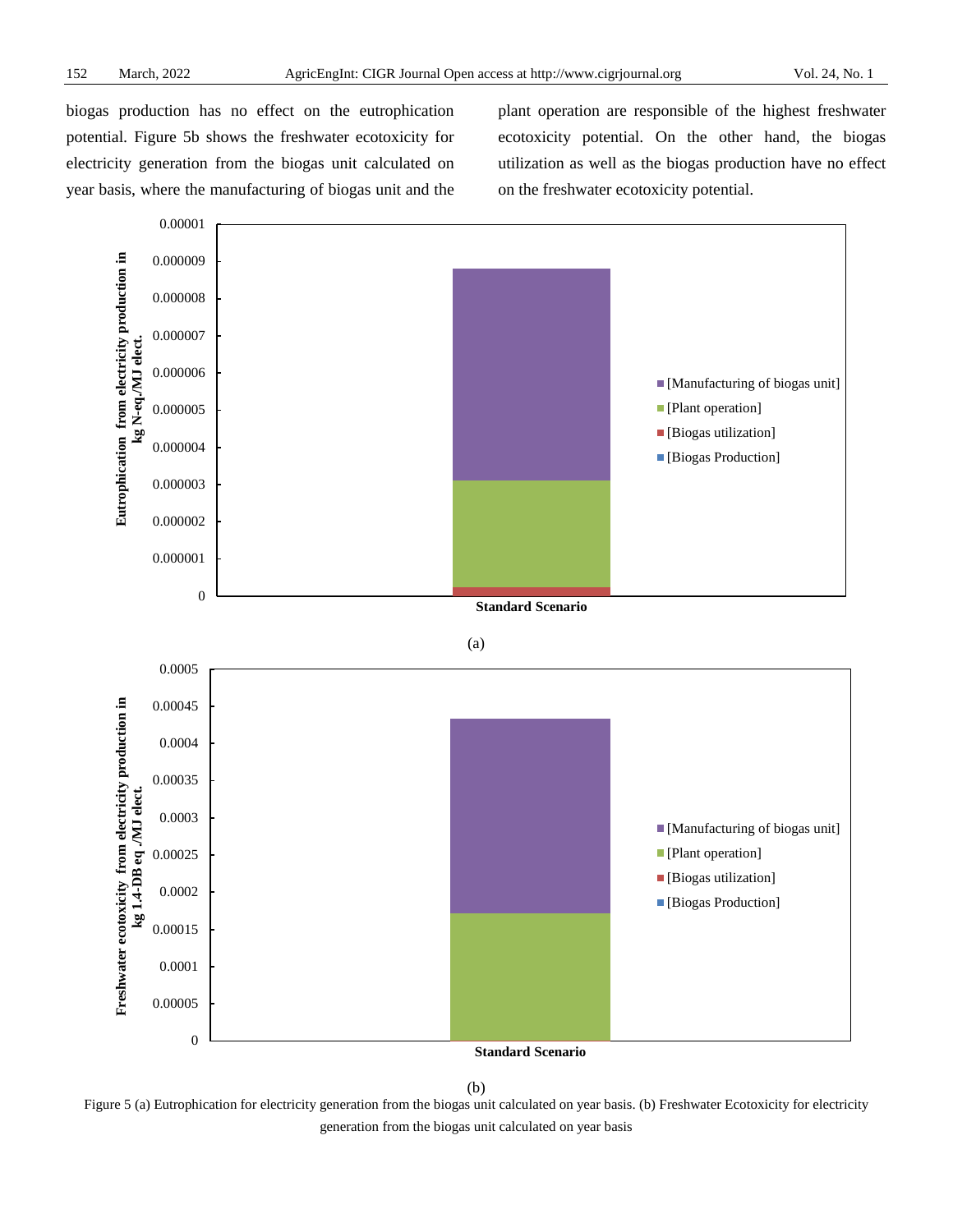Figure 6a shows the ozone depletion for electricity generation from the biogas unit calculated on year basis, where the plant operation and the manufacturing of biogas unit are responsible of the highest ozone depletion potential. On the other hand, the biogas utilization as well as the biogas production have no effect on the ozone depletion potential. Figure 6b shows the human toxicity

for electricity generation from the biogas unit calculated on year basis, where the manufacturing of biogas unit and the plant operation are responsible of the highest human toxicity potential. On the other hand, the biogas utilization as well as the biogas production have no effect on the human toxicity potential.



(b)

Figure 6 (a) Ozone depletion for electricity generation from the biogas unit calculated on year basis, (b) Human toxicity for electricity generation from the biogas unit calculated on year basis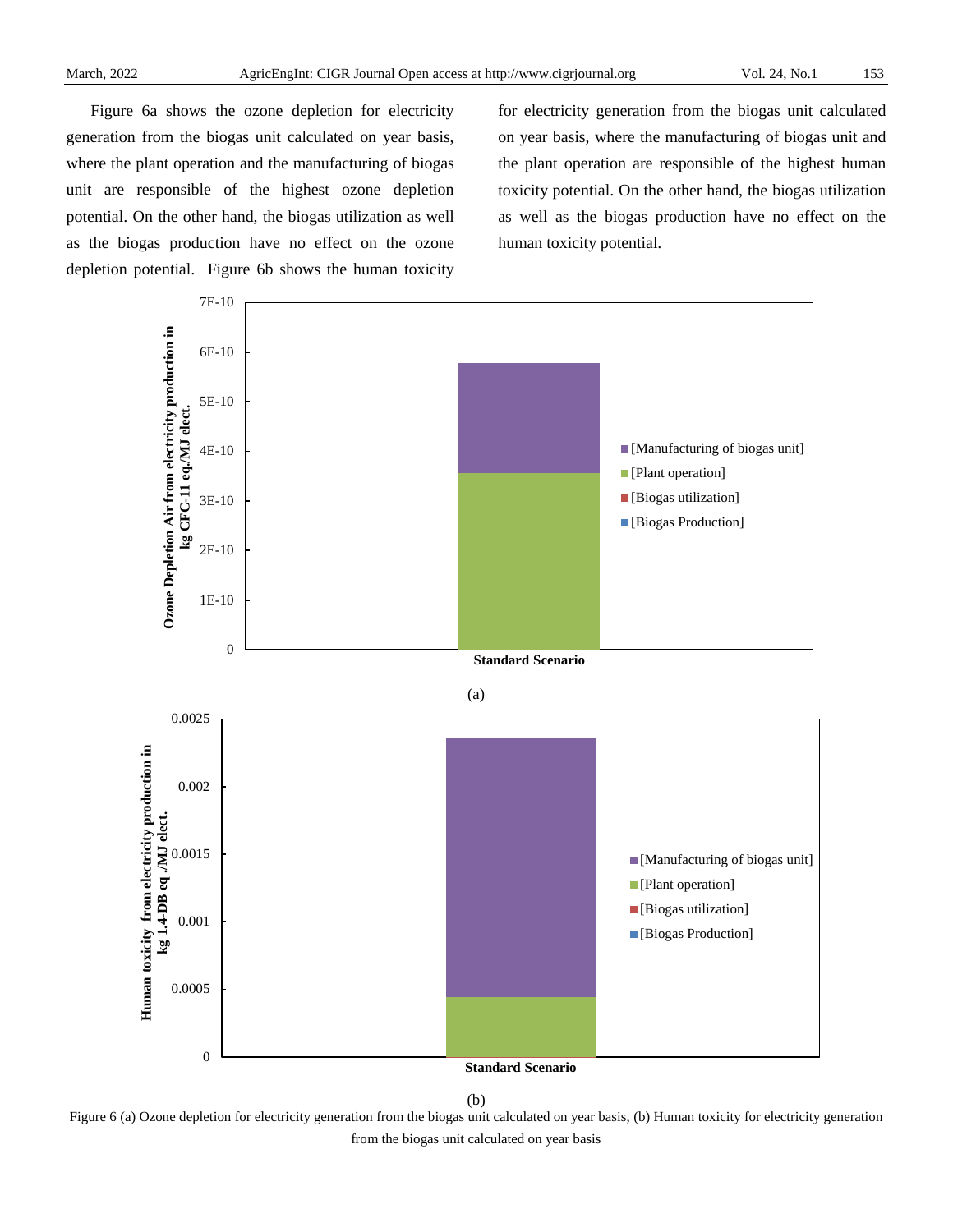Table 3 presents the results of the different environmental indicators for each process in the biogas unit calculated on year basis, which are the global warming (kg  $CO_2$  eq./MJ elect.), acidification (kg  $SO_2$  eq./MJ elect.), eutrophication (kg N-eq/MJ elect.), freshwater ecotoxicity (kg 1.4-DB eq./MJ elect.), ozone depletion (kg CFC-11 eq./MJ elect.) and human toxicity (kg 1.4-DB eq./MJ elect.).

**Table 3 Results of Environmental indicators for each process in the biogas unit calculated on year basis.** 

|                                | <b>Environmental indicators</b> |               |              |                                                                                                                                                             |                 |                |
|--------------------------------|---------------------------------|---------------|--------------|-------------------------------------------------------------------------------------------------------------------------------------------------------------|-----------------|----------------|
| Process                        | Global warming                  | Acidification |              | Eutrophication Freshwater Ecotoxicity                                                                                                                       | Ozone Depletion | Human toxicity |
|                                |                                 |               |              | kg CO <sub>2</sub> eq./MJ elect. kg SO <sub>2</sub> eq./MJ elect. kg N-eq/MJ elect. kg 1.4-DB eq./MJ elect. kg CFC-11 eq./MJ elect. kg 1.4-DB eq./MJ elect. |                 |                |
| <b>Biogas Production</b>       | 0.0097138                       | $\Omega$      | $\Omega$     | $\Omega$                                                                                                                                                    | $\Omega$        | $\Omega$       |
| Biogas utilization             | 0.01668592                      | 3.0278E-06    | 2.4306E-07   | 9.1738E-09                                                                                                                                                  | $\overline{0}$  | 1.86416E-06    |
| Plant operation                | 0.00213906                      | 5.2538E-06    | 2.8596E-06   | 0.00017157                                                                                                                                                  | 3.56301E-10     | 0.000440297    |
| Biogas pipe                    | 0.00011458                      | 2.1109E-07    | 2.2618E-08   | 1.4389E-06                                                                                                                                                  | 1.98646E-16     | 5.18914E-06    |
| Centrifugal pump               | 8.31E-05                        | 2.8131E-07    | $\mathbf{0}$ | $\Omega$                                                                                                                                                    | $\overline{0}$  | $\overline{0}$ |
| circulation pump               | 0.00010624                      | 3.5945E-07    | 2.433E-08    | 1.7205E-07                                                                                                                                                  | 4.8022E-16      | 9.40374E-06    |
| concrete slab                  | 0.00335638                      | 5.5886E-06    | 3.1088E-08   | 2.20E-07                                                                                                                                                    | 6.13614E-16     | 1.20159E-05    |
| Dehydration unit               | 0.00017152                      | 3.16E-07      | 1.4766E-06   | 0.00014872                                                                                                                                                  | 1.11356E-10     | 0.000433284    |
| Desulfurization unit           | 1.72E-04                        | 3.16E-07      | 3.3859E-08   | 2.154E-06                                                                                                                                                   | 2.97374E-16     | 7.76818E-06    |
| Desulfurizer pellet            | 8.45E-05                        | 4.447E-07     | 3.3859E-08   | 2.154E-06                                                                                                                                                   | 2.97374E-16     | 7.76818E-06    |
| digestate storage              | 3.84E-04                        | 7.0783E-07    | 3.1403E-07   | 6.2059E-05                                                                                                                                                  | 1.10597E-10     | 0.000131272    |
| Electrical control             | 4.62E-05                        | 1.5628E-07    | 7.5845E-08   | 4.8249E-06                                                                                                                                                  | 6.66117E-16     | 1.74007E-05    |
| First anaerobic Fermenter      | 0.00063902                      | 9.7065E-07    | 1.3517E-08   | 9.5582E-08                                                                                                                                                  | 2.66789E-16     | 5.2243E-06     |
| Food waste shredder            | 2.54E-04                        | 8.5956E-07    | 1.4904E-07   | 3.2611E-06                                                                                                                                                  | 5.63772E-14     | 1.9831E-05     |
| Gas meter                      | 8.31E-05                        | 2.8131E-07    | 7.4341E-08   | 5.257E-07                                                                                                                                                   | 1.46734E-15     | 2.87337E-05    |
| Gas pump                       | 6.47E-05                        | 2.188E-07     | 2.433E-08    | 1.7205E-07                                                                                                                                                  | 4.8022E-16      | 9.40374E-06    |
| Gas storage Tank               | 0.00018258                      | 2.7733E-07    | 1.8923E-08   | 1.3381E-07                                                                                                                                                  | 3.73504E-16     | 7.31402E-06    |
| Liquid digestate tank 1000 lit | 0.00019896                      | 3.6656E-07    | 4.2583E-08   | 9.3175E-07                                                                                                                                                  | 1.61078E-14     | 5.66601E-06    |
| Liquid digestate tank 2000 lit | 0.0003842                       | 7.0783E-07    | 3.9277E-08   | 2.4986E-06                                                                                                                                                  | 3.44954E-16     | 9.01109E-06    |
| manufacturing CHP              | 0.01016194                      | 3.4382E-05    | 7.5845E-08   | 4.8249E-06                                                                                                                                                  | 6.66117E-16     | 1.74007E-05    |
| Plastic pipes                  | 0.00013693                      | 2.08E-07      | 2.9736E-06   | 2.1028E-05                                                                                                                                                  | 5.86936E-14     | 0.001149346    |
| Second anaerobic digester      | 8.95E-04                        | 1.3589E-06    | 3.1938E-08   | 6.9881E-07                                                                                                                                                  | 1.20808E-14     | 4.2495E-06     |
| Sewage pump                    | 8.31E-05                        | 2.8131E-07    | 2.0866E-07   | 4.5656E-06                                                                                                                                                  | 7.8928E-14      | 2.77634E-05    |
| Solid liquid separator         | 1.39E-05                        | 4.6885E-08    | 2.433E-08    | 1.7205E-07                                                                                                                                                  | 4.8022E-16      | 9.40374E-06    |
| Water tank                     | 0.00010977                      | 2.0224E-07    | 4.055E-09    | 2.8674E-08                                                                                                                                                  | 8.00367E-17     | 1.56729E-06    |
| Total                          | 0.04626392                      | 0.000057      | 0.0000088    | 0.00043                                                                                                                                                     | 0.0000000006    | 0.00236        |

# **4 Discussion**

In this study, the environmental impact was evaluated by considering the GHG emissions, global warming potential, biogas utilization (energy consumption), biogas production and net energy. This methodology agrees with the methodology applied by Nasution et al. (2018), where GHG emissions were further considered by Nikkhah et al. (2018) as the main indices for the installation of biogas production systems. On the other hand, electricity generation was considered to be a part of the function of the biogas system, where the other part is heat generation. This is more applicable and mimics the real biogas plants

and, therefore, this approach disagrees with that applied by Ruiz et al. (2018) which admirably assumed that power generation is the only function of the biogas system to allow expanding the boundaries of the system to include more functions for their study. The concept of this study was to apply a comparative LCA to evaluate the life cycle environmental impacts of using a portable assembly biogas unit in order to investigate the avoided GHG emissions in  $CO<sub>2</sub>$ -equivalent, where the same concept was previously adopted by Pérez-Camacho et al. (2018). On the other hand, an increasing interest in conducting technical assessments as well as implementing software programs (Samer et al., 2019, 2020), where these can be covered by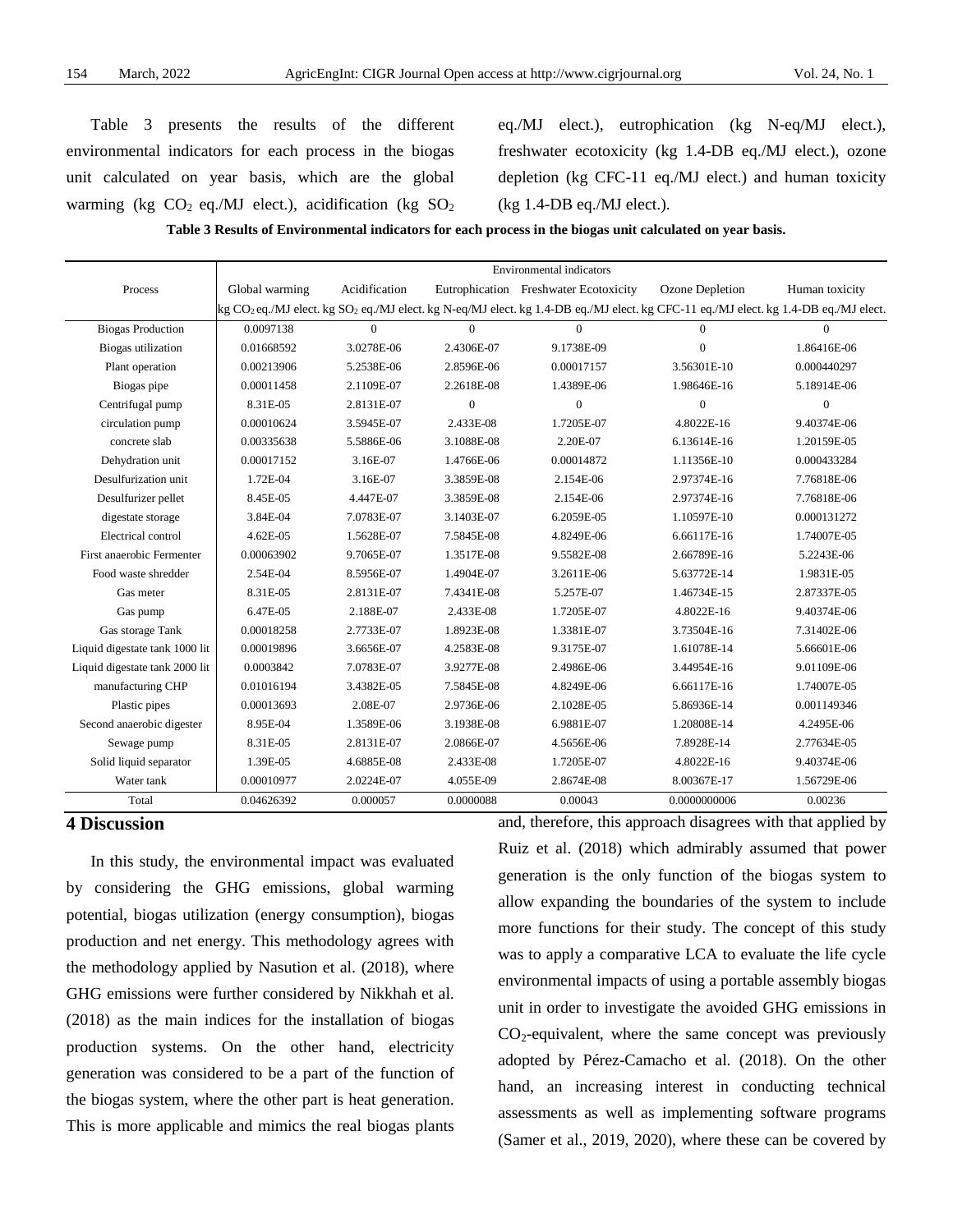implementing the life cycle analysis approach (Ioannou-Ttofa et al., 2021).

In terms of carbon emissions, it was found that the 100-year global warming potential, an indicator that is easy comprehended by decision- and policymakers and the public, for producing  $2200 \text{ m}^3$  of biogas using the portable biogas unit under rural Egypt's conditions amounts to  $0.046$  kg  $CO<sub>2</sub>$  eq. per one MJ electricity. The Global Warming Potential (GWP) is used to compare results based on  $CO<sub>2</sub>$  eq. emissions and is a standard indicator of environmental relevance that allows a more direct dissemination of the results to the general public. Even though the comparison cannot be direct, the identified environmental footprint was around twice as high as this of biogas produced by large biogas plants operating in Europe and the developed world. Another issue is that it seems that the usage of digestate as a crop biofertilizer could be a promising approach to enhance the observed environmental sustainability of the portable biogas unit. Depending on the digestate storage system and conditions, a substantial reduction on the total environmental footprint can be achieved; however, more research is required towards this end. This is in line with the findings of Roubík et al. (2018, 2020) as well as Ioannou-Ttofa et al. (2021).

Apart from biogas, digestate, a process residue that can also act as a co-product through its utilization as a crop fertilizer, is also produced. Similarly, to cattle manure, the digestate could be used as an alternative to the chemical fertilizers that are largely employed in the agriculture industry, provided that it does not contain high levels of pathogens and heavy metals which could negatively affect both humans and crop yield (Ioannou-Ttofa et al., 2021). As such, the use of the digestate as a crop fertilizer could possibly improve the environmental sustainability of the AD process. It should be mentioned that after collection, and before being applied to the field, the digestate is typically shortly stored and during this time the digestion process continues generating relevant emissions (Giuntoli et al., 2014).

It should be noted that fossil fuel extraction, refining, transportation, and combustion release toxic materials, such as heavy metals, sulphurous compounds, and polycyclic aromatic hydrocarbons (PAHs) to the environment (Ioannou-Ttofa et al., 2016). These directly affect the (eco) toxicity impact categories. The relatively high score on the eutrophication impact categories can be traced back to fossil fuel mining activities, where sulphate introduction, through mining activities, can increase the availability of nitrogen and phosphorus through internal eutrophication (Masindi et al., 2018). In addition, fossil fuel combustion emits nitrogen oxides, which directly impact marine eutrophication, while phosphate emissions from fossil fuel mining (e.g. coal) directly affect freshwater eutrophication (Ioannou-Ttofa et al., 2016). This is also the case with the digestate emissions to soil and water, which directly affect freshwater eutrophication and marine eutrophication. During the fertilizer stage of the animal feed, nitrogen and phosphorus from excess chemical fertilizers leaches into groundwater or become transported with sediment by runoff, thus polluting freshwater and marine aquatic ecosystems, and promoting eutrophication. The lower score of marine eutrophication (nitrogen enrichment of seawater), compared to freshwater eutrophication (phosphorus enrichment of freshwater) impact category, can be attributed to the fact that marine ecosystems are more resilient than freshwater ecosystems to eutrophication stresses (Chatzisymeon et al., 2017). This is in line with the findings of Ioannou-Ttofa et al. (2021) as well as Ilyas et al. (2019).

### **5 Conclusions**

The environmental sustainability of portable assembly biogas units used for treating food, kitchen and landscape wastes and operating under rural Egypt's conditions was examined herein. To this end, actual LCI data of this technology were obtained through field visits and interviews and was then used for environmental modelling, by means of the software program GaBi® 6.0. The environmental sustainability of the system was examined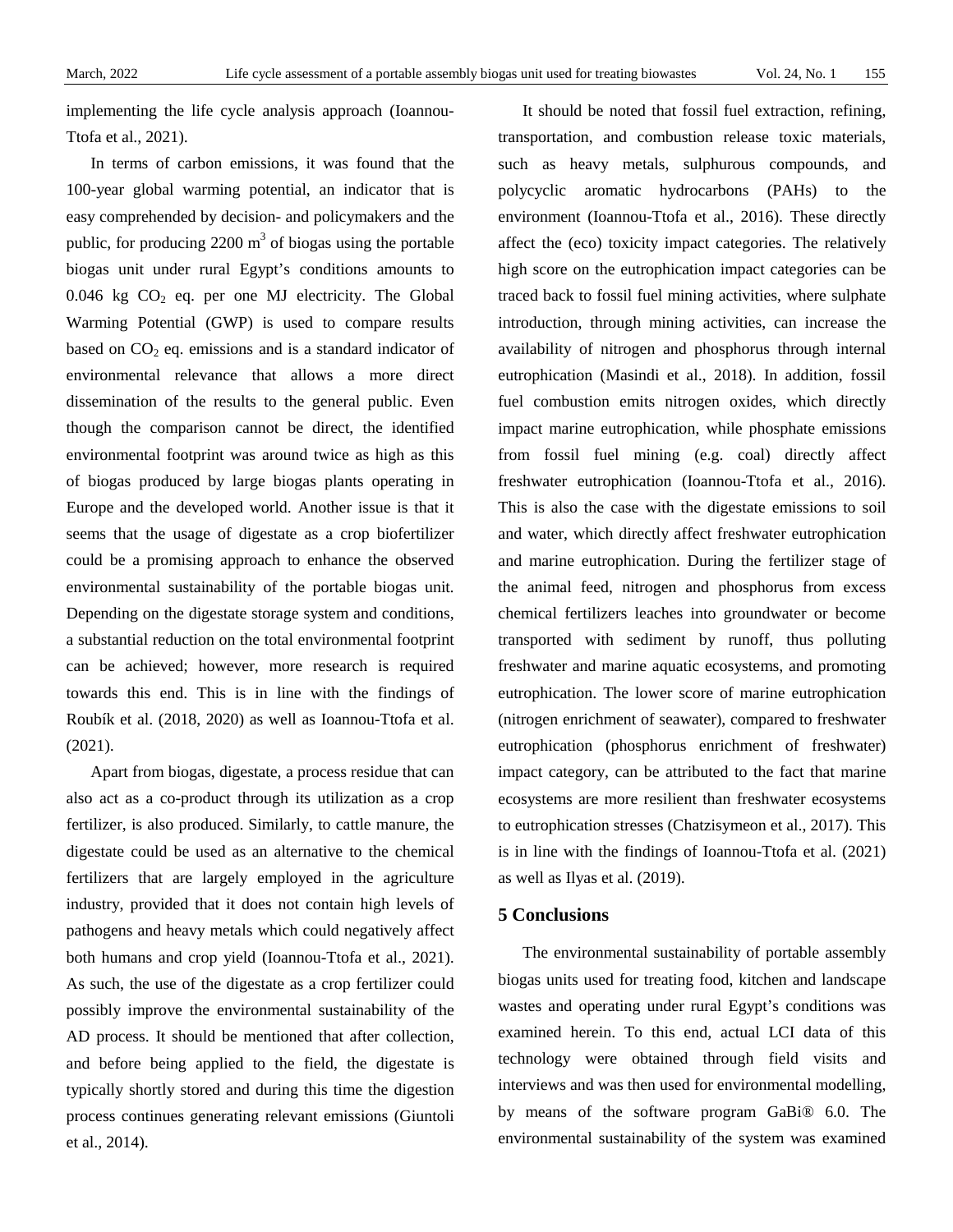using the life cycle impact assessment (LCIA) method. It was found that the 100-year global warming potential, an indicator that is easy comprehended by decision- and policymakers and the public, for producing  $2200 \text{ m}^3$  of biogas per year using the portable biogas unit under rural Egypt's conditions was  $0.046$  kg  $CO<sub>2</sub>$  eq. per one MJ electricity. Additionally, is that it seems that the usage of digestate as biofertilizer can be an auspicious strategy to boost the environmental sustainability of the portable biogas unit.

According to the results of this study, it can be concluded that the manufacturing of the portable assembly biogas unit causes the highest GHG emissions. In contrast, the operation of the biogas unit causes the lowest GHG emissions. On the other hand, the biogas utilization causes high GHG emissions but slightly lower than the manufacturing of the unit due to the fact biogas utilization requires some equipment which is considered in the calculation of GHG emissions.

#### **Acknowledgements**

The authors would like to acknowledge the following organizations, institutions and companies: (1) Sawiris Foundation for Environmental Development; (2) Biomasr Ltd.; (3) European Union; (4) Das Handwerksbildungszentrum Brackwede - Fachbereich Bau e. V. (Germany); (5) Participatory Development Programme in Urban Areas (PDP); and (6) Arab Academy for Science, Technology and Maritime Transport.

#### **References**

- Abdelqader, A., E. Abdelsalam, Y. A. Attia, M. A. Moselhy, A. S. Ali, A. H. Arisha, and M. Samer. 2022. Application of helium-neon red laser for increasing biohydrogen production from anaerobic digestion of biowastes. *Egyptian Journal of Chemistry*, 65(1): Page 11-17.
- Abdelsalam, E. M., A. El-Hussein, and M. Samer. 2021a. Photobiostimulation of anaerobic digestion by laser irradiation and photocatalytic effects of trace metals and nanomaterials on biogas production. *International Journal of*

*Energy Research*, 45(1): 141-150.

- Abdelsalam, E., M. Samer, M. A. Moselhy, A. H. Arisha, A. A. Abdelqader, and Y. A. Attia. 2021b. Effects of He–Ne red and green laser irradiation on purple non-sulfur bacteria for biohydrogen production from food wastes. *Biomass Conversion and Biorefinery*, DOI: https://doi.org/10.1007/s13399-021-02084-7.
- Abdelsalam, E. M., M. Samer, M. A. Amer, and B. M. A. Amer. 2021c. Biogas production using dry fermentation technology through co-digestion of manure and agricultural wastes. *Environment, Development & Sustainability*, 23(6): 8746- 8757.
- Abdelsalam, E., O. Hijazi, M. Samer, I. H. Yacoub, A. S. Ali, R. H. Ahmed, and H. Bernhardt. 2019a. Life cycle assessment of the use of laser radiation in biogas production from anaerobic digestion of manure. *Renewable Energy*, 142: 130-136.
- Abdelsalam, E. M., M. Samer, Y. A. Attia, M. A. Abdel-Hadi, H. E. Hassan, and Y. Badr. 2019b. Effects of laser irradiation and Ni nanoparticles on biogas production from anaerobic digestion of slurry. *Waste and Biomass Valorization*, 10(11): 3251-3262.
- Abdelsalam, E. M., and M. Samer. 2019. Biostimulation of anaerobic digestion using nanomaterials for increasing biogas production. *Reviews in Environmental Science and Bio/Technology*, 18(3): 525-541.
- Abdelsalam, E., M. Samer, M. A. Abdel-Hadi, H. E. Hassan, and Y. Badr. 2018. Influence of laser irradiation on rumen fluid for biogas production from dairy manure. *Energy*, 163: 404-415.
- Attia, Y. A., M. Samer, M. S. M. Mohamed, E. Moustafa, M. Salah, and E. M. Abdelsalam. 2022. Nanocoating of microbial fuel cells electrodes for enhancing bioelectricity generation from wastewater. *Biomass Conversion and Biorefinery*, DOI: https://doi.org/10.1007/s13399-022-02321-7.
- Attia, Y.A., M. Samer, M. A. Moselhy, A. H. Arisha, A. A. Abdelqader, and E. Abdelsalam. 2021. Influence of laser photoactivated graphitic carbon nitride nanosheets and nickel nanoparticles on purple non-sulfur bacteria for biohydrogen production from biomass. *Journal of Cleaner Production*, 299: 126898.
- Cano, P. I., J. Colon, M. Ramírez, J. Lafuente, D. Gabriel, and D. Cantero. 2018. Life cycle assessment of different physicalchemical and biological technologies for biogas desulfurization in sewage treatment plants. *Journal of Cleaner Production*, 181: 663-674.
- Chatzisymeon, E., S. Foteinis, and A. G. Borthwick. 2017. Life cycle assessment of the environmental performance of conventional and organic methods of open field pepper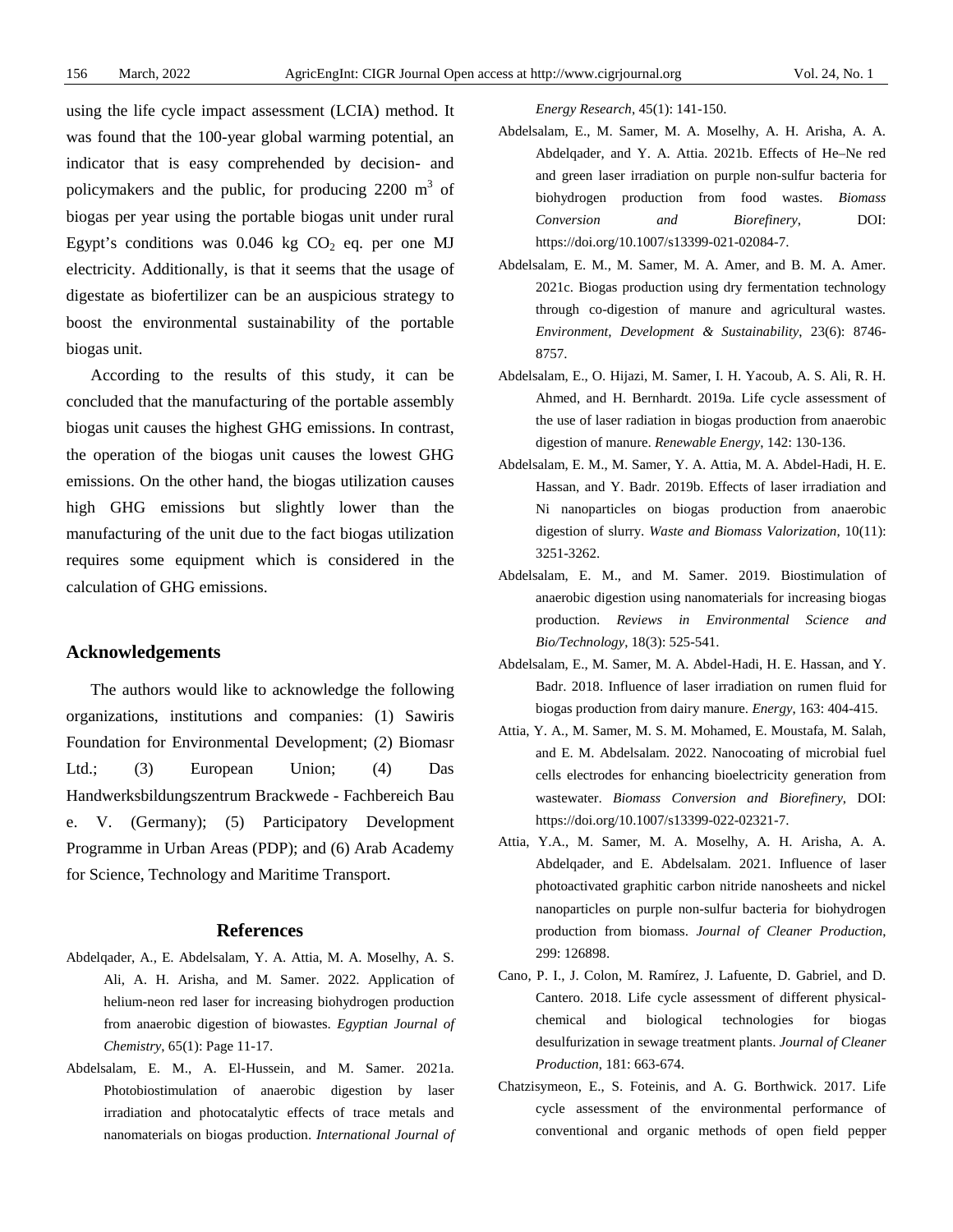cultivation. *The International Journal of Life Cycle Assessment*, 22(6): 896-908.

- Collet, P., E. Flottes, A. Favre, L. Raynal, H. Pierre, S. Capela, and C. Peregrina. 2017. Techno-economic and Life Cycle Assessment of methane production via biogas upgrading and power to gas technology. *Applied Energy*, 192: 282-295.
- Ertem, F. C., P. Neubauer, and S. Junne. 2017. Environmental life cycle assessment of biogas production from marine macroalgal feedstock for the substitution of energy crops. *Journal of Cleaner Production*, 140: 977-985.
- Giuntoli, J., A. Agostini, R. Edwards, and L. Marelli. 2014. Solid and gaseous bioenergy pathways: input values and GHG emissions. Report EUR 26696 EN. European Commission, Joint Research Centre, Institute for Energy and Transport, Via Enrico Fermi 2749, TP 230, 21027 Ispra (VA), Italy.
- Giwa, A. 2017. Comparative cradle-to-grave life cycle assessment of biogas production from marine algae and cattle manure biorefineries. *Bioresource Technology*, 244: 1470-1479.
- Hijazi, O., S. Munro, B. Zerhusen, and M. Effenberger. 2016. Review of life cycle assessment for biogas production in Europe. *Renewable and Sustainable Energy Reviews*, 54: 1291-1300.
- Hijazi, O., E. Abdelsalam, M. Samer, Y. A. Attia, B. M. A. Amer, M. A. Amer, M. Badr, and H. Bernhardt. 2020a. Life cycle assessment of the use of nanomaterials in biogas production from anaerobic digestion of manure. *Renewable Energy*, 148: 417-424.
- Hijazi, O., E. Abdelsalam, M. Samer, B. M. A. Amer, I. H. Yacoub, M. A. Moselhy, Y. A. Attia, and H. Bernhardt. 2020b. Environmental impacts concerning the addition of trace metals in the process of biogas production from anaerobic digestion of slurry. *Journal of Cleaner Production*, 243: 118593.
- Ilyas, H. M. A, M. Safa, A. Bailey, S. Rauf, and M. Pangborn. 2019. The carbon footprint of energy consumption in pastoral and barn dairy farming systems: A case study from Canterbury, New Zealand. *Sustainability*, 11(17): 4809.
- Ioannou-Ttofa, L., S. Foteinis, A. S. Moustafa, E. Abdelsalam, M. Samer, and D. Fatta-Kassinos. 2021. Life cycle assessment of household biogas production in Egypt: Influence of digester volume, biogas leakages, and digestate valorization as biofertilizer. *Journal of Cleaner Production*, 286: 125468.
- Ioannou-Ttofa, L., S. Foteinis, E. Chatzisymeon, and D. Fatta-Kassinos. 2016. The environmental footprint of a membrane bioreactor treatment process through life cycle analysis. *Science of the Total Environment*, 568: 306-318.

Kavitha, S., R. Y. Kannah, I. T. Yeom, K. U. Do, and J. R. Banu.

2015. Combined thermo-chemo-sonic disintegration of waste activated sludge for biogas production. *Bioresource Technology*, 197: 383-392.

- Koido, K., H. Takeuchi, and T. Hasegawa. 2018. Life cycle environmental and economic analysis of regional-scale foodwaste biogas production with digestate nutrient management for fig fertilisation. *Journal of Cleaner Production*, 190: 552- 562.
- Kral, I., G. Piringer, M. K. Saylor, J. Lizasoain, A. Gronauer, and A. Bauer. 2020. Life cycle assessment of biogas production from unused grassland biomass pretreated by steam explosion using a system expansion method. *Sustainability*, 12(23): 9945.
- Li, H., C. Jin, Z. Zhang, I. O'Hara, and S. Mundree. 2017. Environmental and economic life cycle assessment of energy recovery from sewage sludge through different anaerobic digestion pathways. *Energy*, 126: 649-657.
- Li, J., Y. Wang, and B. Yan. 2018. The hotspots of life cycle assessment for bioenergy: A review by social network analysis. *Science of the Total Environment*, 625: 1301-1308.
- Lijó, L., Y. Lorenzo-Toja, S. González-García, J. Bacenetti, M. Negri, and M. T. Moreira. 2017. Eco-efficiency assessment of farm-scaled biogas plants. *Bioresource Technology*, 237: 146- 155.
- Masindi, V., E. Chatzisymeon, I. Kortidis, and S. Foteinis. 2018. Assessing the sustainability of acid mine drainage (AMD) treatment in South Africa. *Science of the Total Environment*, 635: 793-802.
- Moustafa, E., E. Abdelsalam, Y. A. Attia, M. S. M. Mohamed, M. Salah, M. A. Moselhy, A. S. Ali, and M. Samer. 2021. Enhancing the performance of microbial fuel cells by installing an air pump to the cathode chamber. *Egyptian Journal of Chemistry*, 64(10): 5471–5476.
- Nasution, M. A., D. S. Wibawa, T. Ahamed, and R. Noguchi. 2018. Comparative environmental impact evaluation of palm oil mill effluent treatment using a life cycle assessment approach: A case study based on composting and a combination for biogas technologies in North Sumatera of Indonesia. *Journal of Cleaner Production*, 184: 1028-1040.
- Nikkhah, A., M. Khojastehpour, and M. H. Abbaspour-Fard. 2018. Hybrid landfill gas emissions modeling and life cycle assessment for determining the appropriate period to install biogas system. *Journal of Cleaner Production*, 185: 772-780.
- Pérez-Camacho, M. N., R. Curry, and T. Cromie. 2018. Life cycle environmental impacts of substituting food wastes for traditional anaerobic digestion feedstocks. *Waste Management*, 73: 140-155.